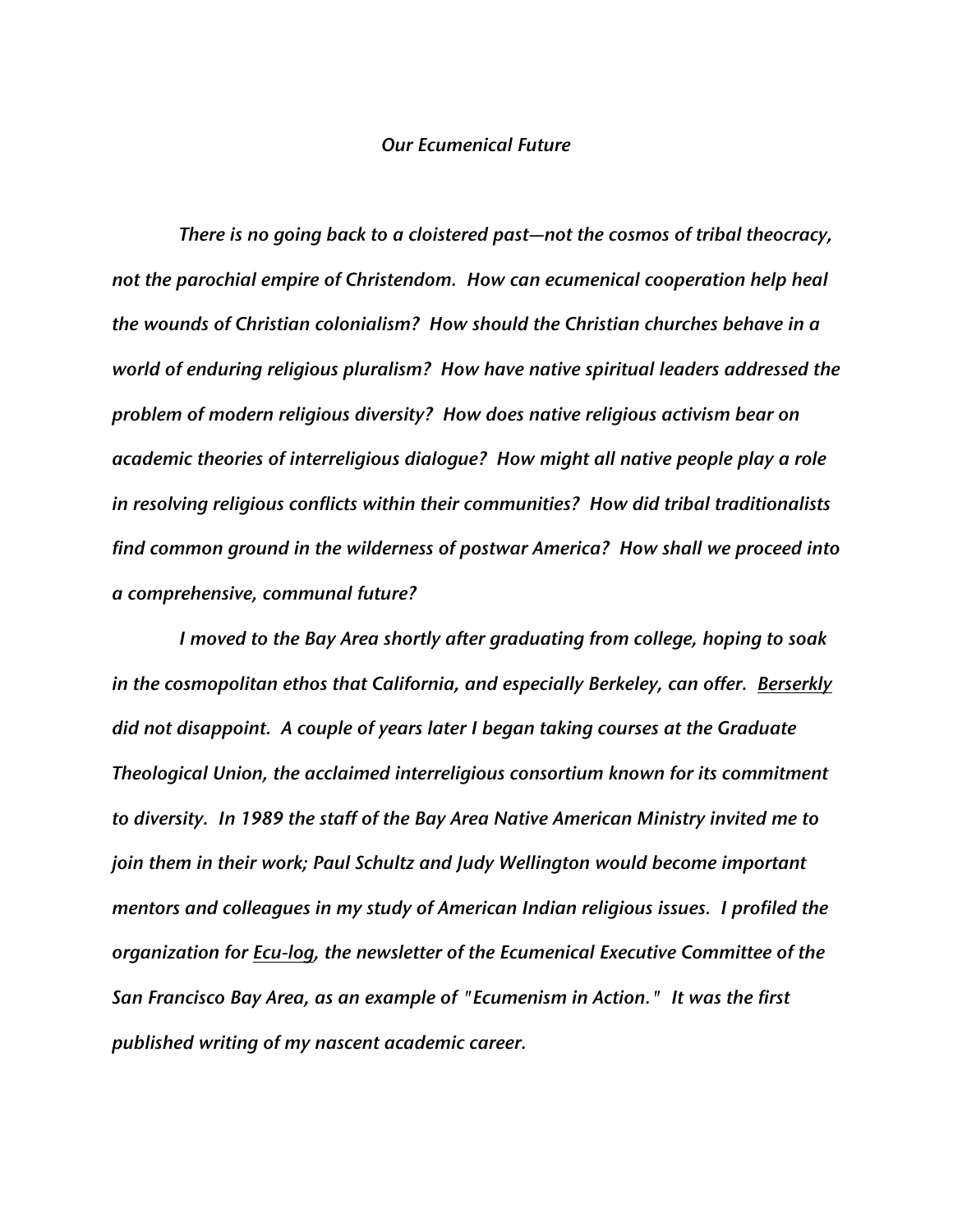*My first public lecture as a bona fide professor took place several years later, at a symposium on Christian mission sponsored by the Episcopal seminary in Berkeley. I was asked to reflect on the relationship between "Native Americans and the Church" in the wake of five hundred years of evangelization in the Americas. Organizing my thoughts around Episcopal Indian voices, I surveyed the practice of interreligious dialogue at the moment of Columbian encounter, through a half-millennium of Christian hypocrisy, and in recent efforts by native religious leaders. Those who participated in the Indian Ecumenical Conference synthesized a powerful remedy to the pathology of Columbus and his followers. The testimony of an Anglican priest from India underscores our abiding need for healing in a world of irreducible religious difference.*

*Having initially addressed theological questions, my graduate studies increasingly focused on interreligious concerns. The Indian Ecumenical Conference served as a suitable case study for a doctoral dissertation on "Contemporary Native Religious Identity," and after completing this manuscript I reworked pieces of it for various scholarly crowds. On the one hand, I borrowed the dissertation title for a paper presented at the annual meeting of the American Studies Association, as part of a panel I organized on religious innovation and ethnic identity; I wanted to complicate the way we think about pluralistic conflicts. On the other hand, I wrote the article "Native People and Interreligious Dialogue in North America" for Studies in Interreligious Dialogue, an international journal published in the Netherlands; I wanted to advance the way we theorize pluralistic solidarities. These are just two of*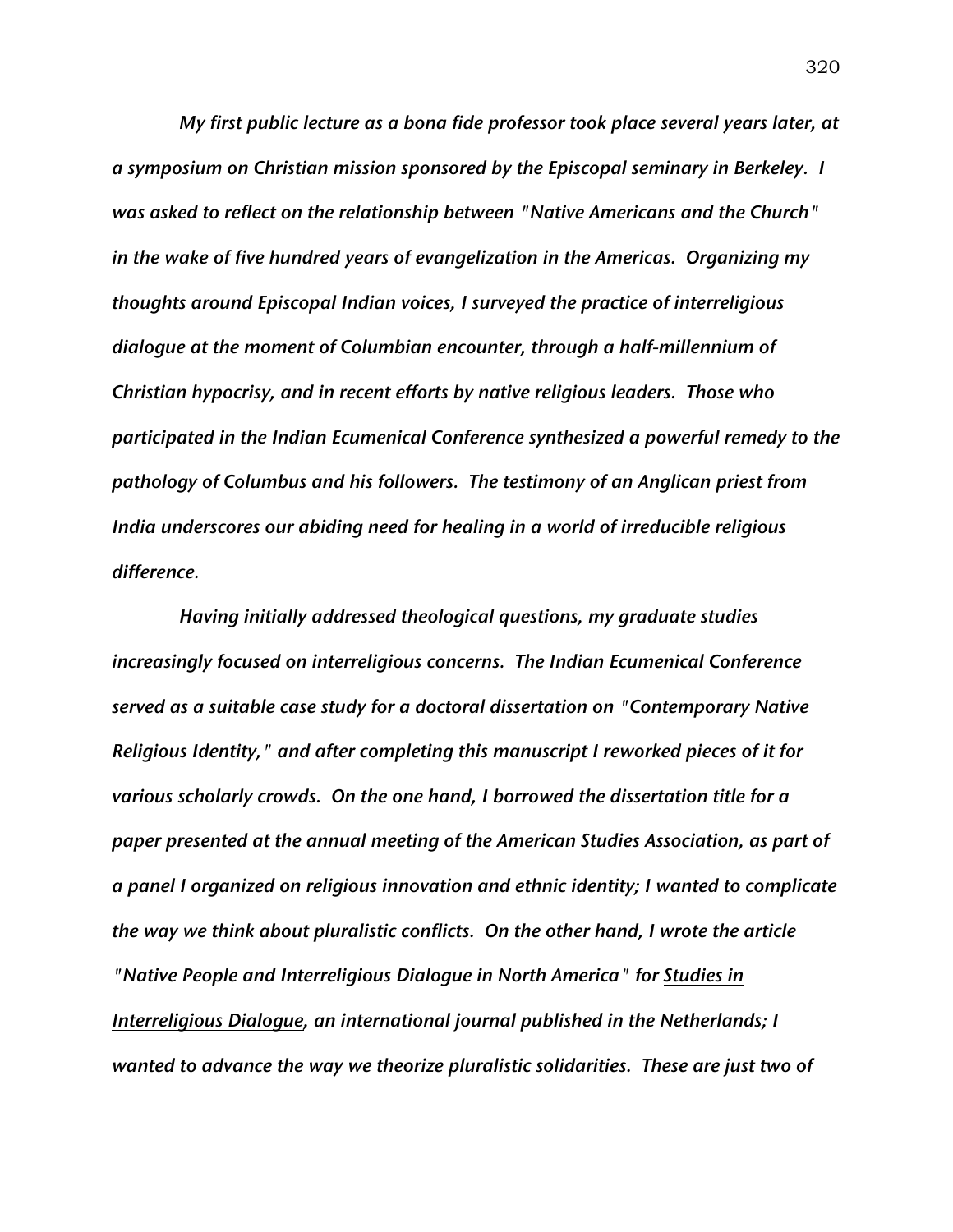*the many lessons to be learned from the collective experience of the Indian Ecumenical Conference, which notably reclaimed the original, universal meaning of ecumenism.*

*The publication of Native and Christian brought my work to the attention of a wider audience, and soon I was invited to write an opinion piece for the hemispheric journal Native Americas. Condensing and reframing this material for the general reader in Indian country, I pinned my hopes "On Laughing and Praying"; if there is a solution to the religious discord burdening so many native communities, surely it will involve an ample supply of both piety and humor. The journal editors later submitted this piece to the annual media awards contest of the Native American Journalists Association, which selected it as the best editorial in the native press during 1996. I was gratified to know that others share my commitment to an ecumenical sensibility.*

*After a hiatus of several years, I returned to the subject of my dissertation and began work on the monograph that would earn me tenure. Digging deeper into the history of the Indian Ecumenical Conference, I realized it had emerged from an earlier movement among tribal traditionalists who organized various unity meetings in the fifties and sixties. Serendipitously, I was asked to contribute an article for a scholarly anthology titled Native American Spirituality; "Intertribal Traditionalism and the Religious Roots of Red Power" documents the traditional movement and its distinctly indigenous approach to interreligious cooperation. A revised version of this piece later appeared as an early chapter of Around the Sacred Fire.*

*I completed my book on the Indian Ecumenical Conference while living in Norman, Oklahoma, an hour's drive east of my birthplace. Having rewritten the*